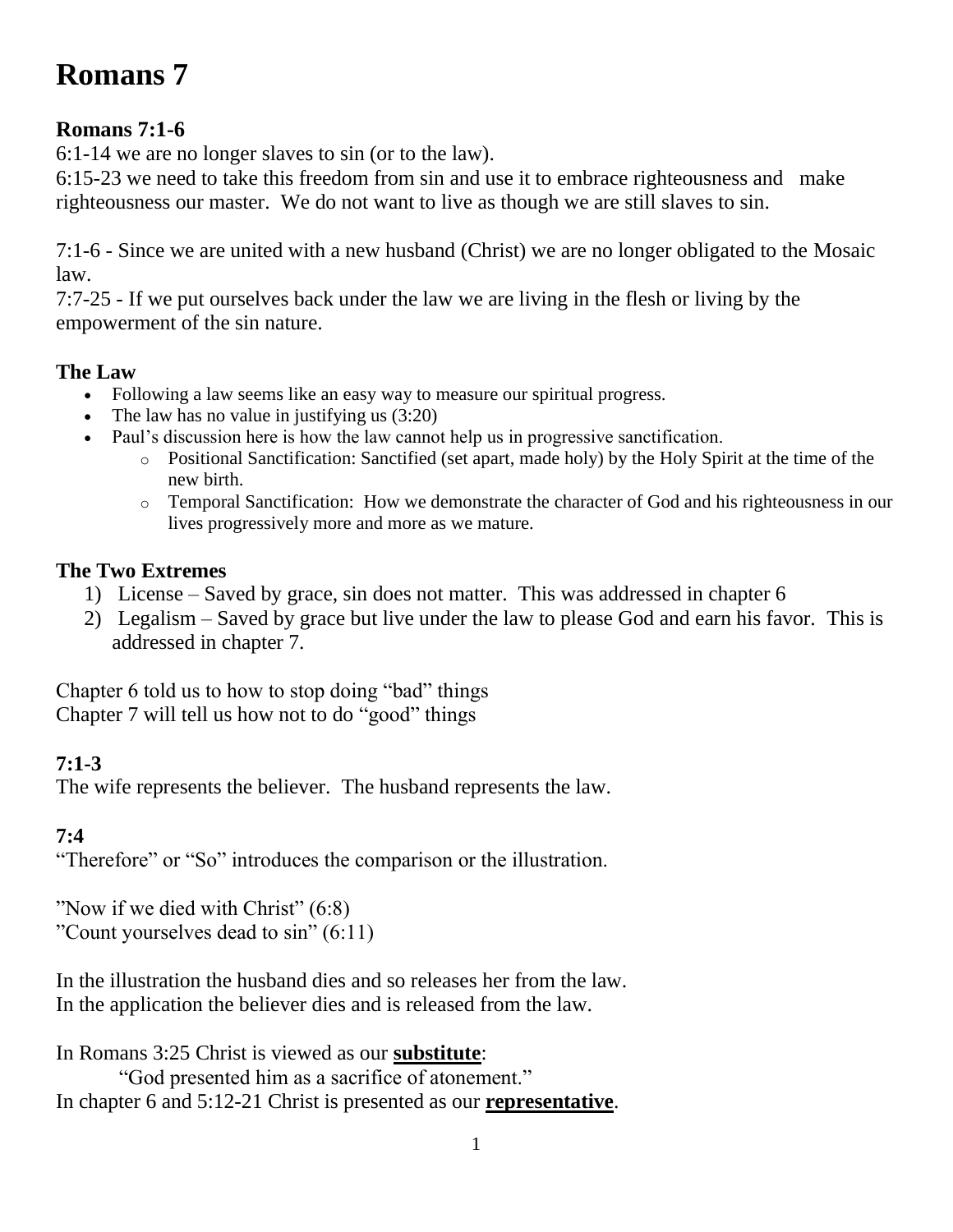"might belong to another" refers to our union with Christ that occurred because he died for sin.

- 1) Christ our representative dies
- 2) Christ's death (which is our death) pays for sin, but more important in this discussion, his death separates us from the law.
	- a. We are legally released from any obligation to the law.
- 3) Since we are released from our union with the law we can now join another.
	- a. This is a reference to being joined with Christ.
	- b. The law is a non-participant in our lives any longer.
	- c. We are free from sin.
	- d. We are free from law.
	- e. We are obligated to our new Master (6:15-23) or Husband (7:1-6)
- 4) In this new relationship we can bear fruit for God.
	- a. Following the law can never produce the fruit that God wants.
	- b. Fruit from the law is like a divorced wife who has been remarried who thinks her second husband is going to be happy because she went back to her first (divorced) husband to have a baby for her second (current) husband.

### **7:5**

"controlled by the sinful nature  $(\sigma \alpha \rho \kappa \eta)$ " refers to the time before we were born again.

### **7:6**

In 6:2 we (through Christ) died to sin

Here we (through Christ) have died to law.

Reference to the Spirit here is most likely the Holy Spirit (not the spirit of the law, or the human spirit) since chapter 8 develops this concept of the Holy Spirit.

The "way of the Spirit" and the "old way of the written code" is not talking about:

- 1) A comparison between spiritual (allegorical) interpretation of scripture with literal interpretation
- 2) Following the Holy Spirit today instead of being "bound" by the written revelation of scripture.

If either of these concepts are accepted the believer is headed down a road towards the doctrines of demons.

### **The believer is released from the Law of Moses.**

### **Only in Christ can a believer produce the fruit that God desires.**

**Both living in sin and producing "fruit" by a law are products of the old sin nature.**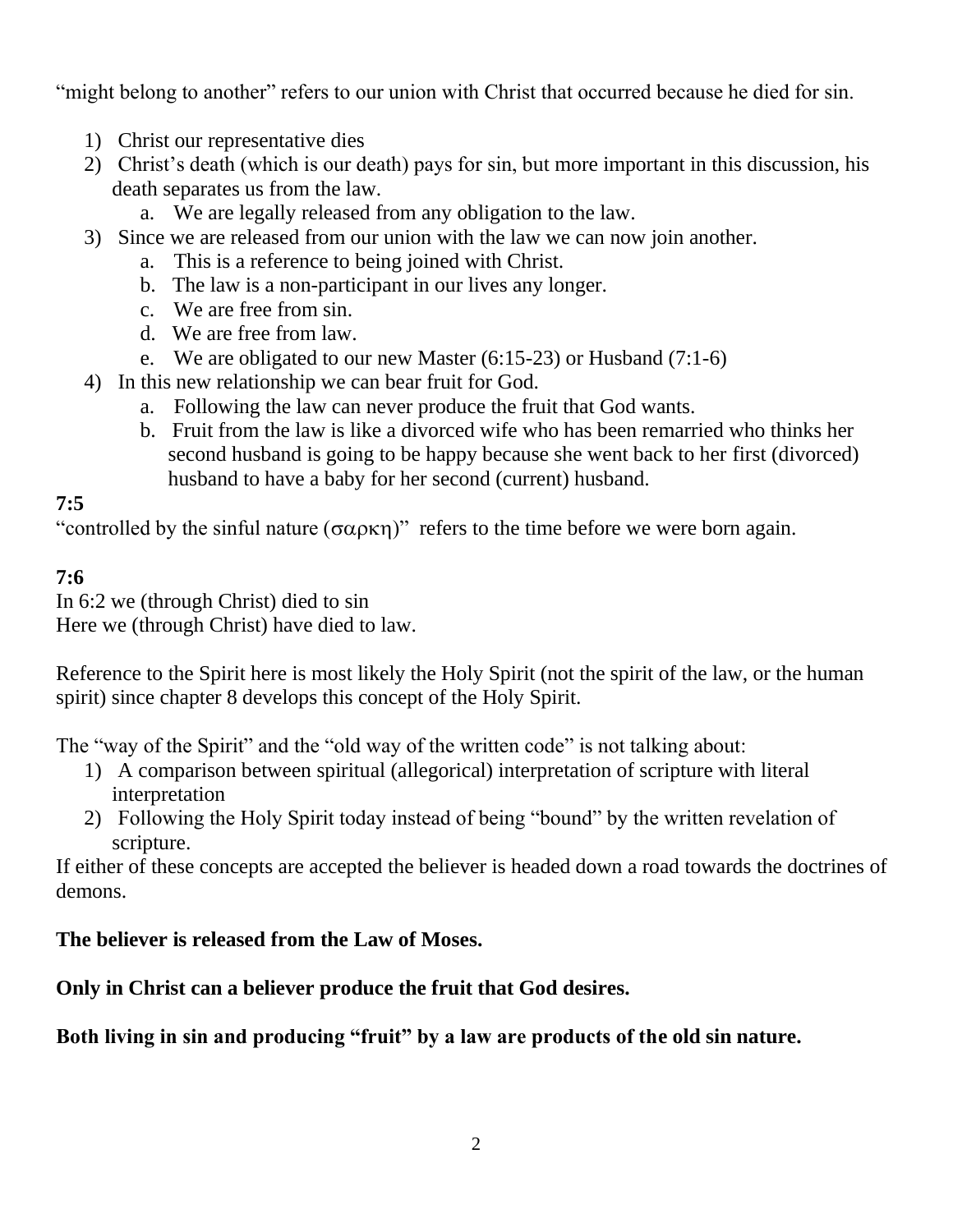# **Romans 7:7-13**

**7:7**

"Sin" is ' $\alpha\mu\alpha\rho\tau\iota\alpha$  "falling short"

"Not have known" is awareness of sin and personal experience with sin

"Do not covet" or "Do not Desire"

- Fallen Desire leads to acts that violate commandments #-9
- Do not covet is not about not coveting things but about not having sinful desires.

### **7:8**

"opportunity"

- A military term for "base of operation"
- The base would be where the invasion or operation began from
- This base would then also be the source of supplies

"Dead" (see verse 9 where it sprang to life) means:

- Dormant
- Like a seed
- Inactive

"is" not in Greek. Could just as well be "was" and make it personal.

### **7:9**

"Alive apart from law" is not true but it seemed that way from Paul's pre-Christian days

Paul was a son of a Pharisee (Acts 23:6) Paul was from the strictest sect of Pharisees (Acts 26:6) Before Christ Paul considered himself to be faultless (legalistically faultless, Phil. 3:6)

Paul the Pharisee was self-confident and so "alive" Paul after being exposed to the law was hopeless and so "dead"

**7:10** Law Brings Life Leviticus 18:5

*If there was no sin in man:* Paul ------ > LIFE  $\leftarrow$ -------------Law

*Since there is sin in man:* Paul (with sin nature)----------**--->SIN. . .DEATH** $\leftarrow$ -----Law

### **7:11**

"Deceive" 2 Cor 11:3 and 1 Tim. 2:14 2 Cor. 3:6 – The Letter Kills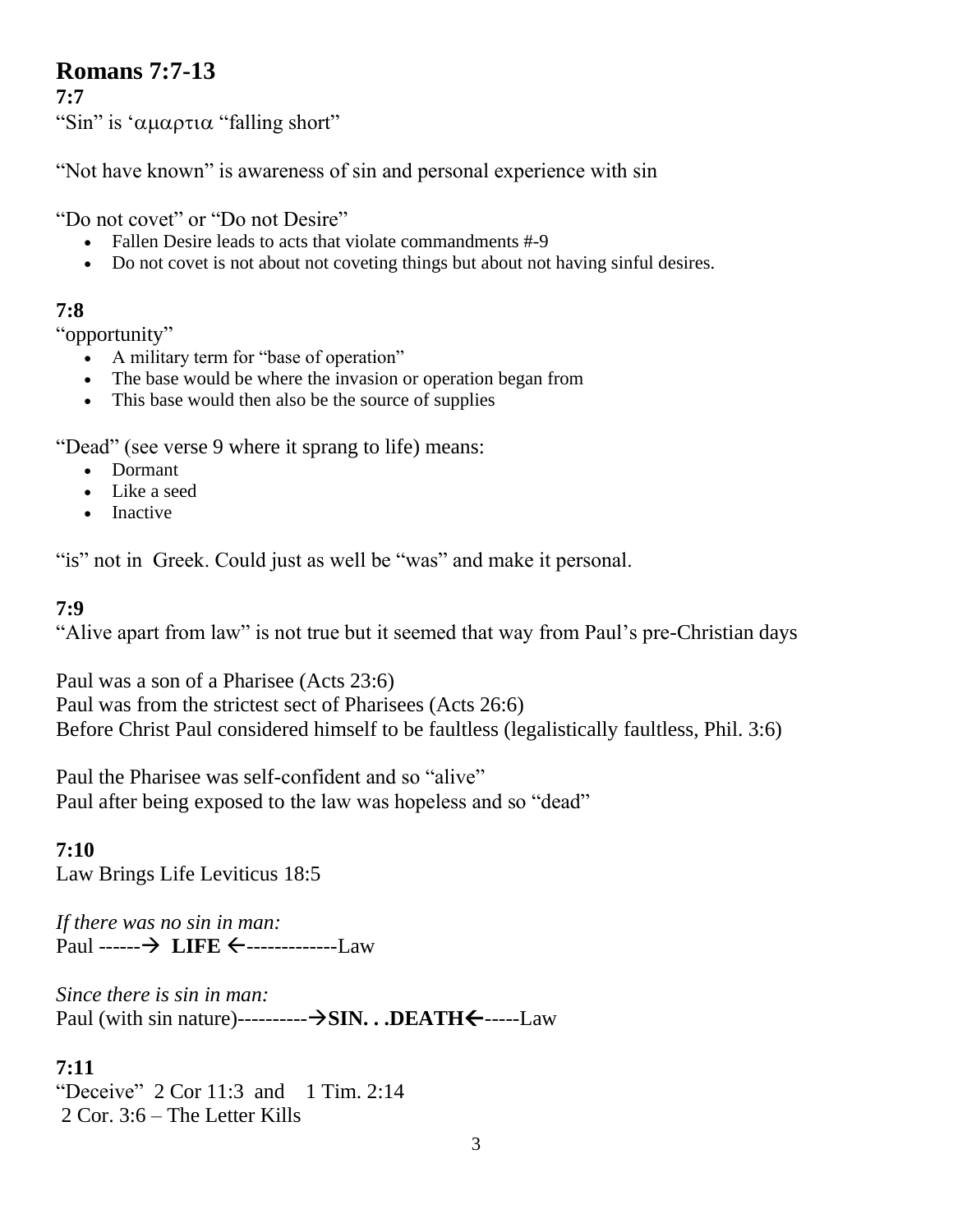### **7:12**

Gives the answer to the question in 7:7

### **7:13**

Law is not sin. Sin in man prevents him from life. But Law did expose the problem

Paul (like mankind) thinks he is keeping the law when in reality man is being deceived by the sin nature and the law exposes man's ultimate corruptness since man cannot hide his desires and covetousness.

# **Romans 7:13-25**

Review:

Paul said the believer is dead to sin and should live above sin in Romans 6:2 Paul also said the believer is dead to the law and should live above the fleshes attempt to please God by obeying rules in Romans 7:4.

Romans 7:7-12 then clarify that sin and law are two different things:

- a) Sin is bad because man's natural state is sinful. So the unregenerate man is in slavery to sin and the saved man is still drawn to sin by his sin nature.
- b) Law is bad because men try to please God by producing good works from their sinful state (both saved and unsaved).

Paul asks the question in 7:7 "Is the law sin?" since in Christ we are dead to both sin and law? The answer is no because the thing that makes sin and law bad for believers is that they both end in death.

This is not because both sin and law are bad but because both man responds to both from his sin nature.

Paul says in 7:12 that "the law is holy, and the commandment is holy, righteous and good." The law is bad for us because we respond to it with our flesh or our sin nature and we cannot produce anything ourselves that is "holy, righteous and good" compared to God or to his law.

So both sin and law are bad for Christians, but that does not mean sin and law are the same. Sin is bad. Law is good.

But, when we mix the sin nature with either bad sin or good law we get negative results.

 Sin is Bad Law is Good  $Sin x Sin Nature = Death$ 

Law  $x$  Sin Nature = Death

Paul knows he has been justified from the penalty of sin but he also realizes that his sin nature is still part of his life.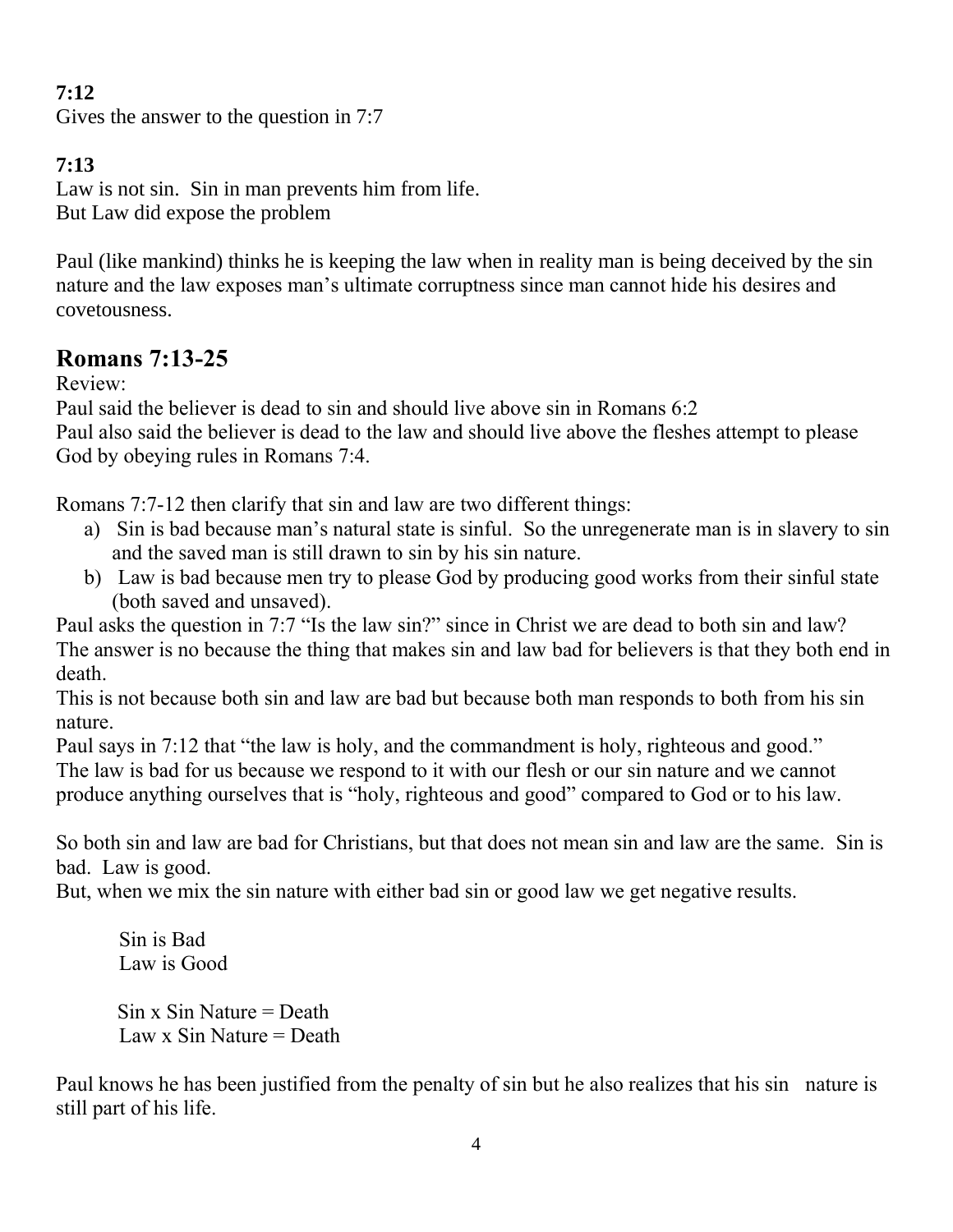Paul cannot allow himself just to go on sinning but to strap himself to a law in order to control his sin nature is going also be unproductive.

After explaining that the law is useless to help deliver believers Paul paints a picture of his own hopeless bondage to sin if his only two choices are to sin or to follow a law.

In Romans 7:13-25 Paul describes his own personal situation of living with a sin nature being drawn to sin but not being able to count on the law for deliverance.

These verses describe Paul's life after having been saved.

This is not a description about Paul in his unregenerate state before he was saved. The reason for believing this are the following:

- 1) Paul writes in the present tense.
- 2) If it was a pre-salvation struggle then the answer to Paul's problem is to get saved.
- 3) Paul is discussing information and conditions that are of interest and of help to believers. Why would we be interested in knowing that an unbeliever is hopeless? We want to know what to do about our situation.
- 4) This is the reality in our lives as believers today

#### The following charts are from Dr. Thomas Constable's web page commentary at: <http://www.soniclight.com/constable/notes.htm>

| PRO                                                                                                                                                                         | <b>CON</b>                                                                                                                                                                                               |
|-----------------------------------------------------------------------------------------------------------------------------------------------------------------------------|----------------------------------------------------------------------------------------------------------------------------------------------------------------------------------------------------------|
| 1. This was the most popular view among<br>the early church fathers.                                                                                                        | Other views held by the fathers have<br>since proved false.                                                                                                                                              |
| 2. The terminology "of flesh" or<br>"unspiritual," and "sold into bondage"<br>to sin" or "sold as a slave to sin" (v.<br>14) fits an unbeliever better than a<br>Christian. | These are appropriate terms to use in<br>describing the Christian's relationship<br>to his or her sinful human nature.                                                                                   |
| 3. If 7:14-25 describes Christians, it<br>conflicts with how Paul described them<br>in $6:3$ .                                                                              | Two different relationships of the<br>Christian are in view in these two<br>passages. In chapter 6 our relationship<br>to sin is in view, but in chapter 7 it is<br>our relationship to our human nature |
| 4.8:1 marks a change from dealing with<br>the unsaved to the saved condition.                                                                                               | 8:1 marks a transition from the<br>domination of the sinful human nature<br>to deliverance through Jesus Christ.                                                                                         |
| 5. The absence of references to the Holy<br>Spirit and Jesus Christ, except in v. 25,<br>shows that an unsaved person is in<br>view here.                                   | Paul's argument did not require these<br>references since the conflict in view is<br>between the law and the flesh (human<br>nature).                                                                    |

### **ARGUMENTS FOR THE UNSAVED VIEW**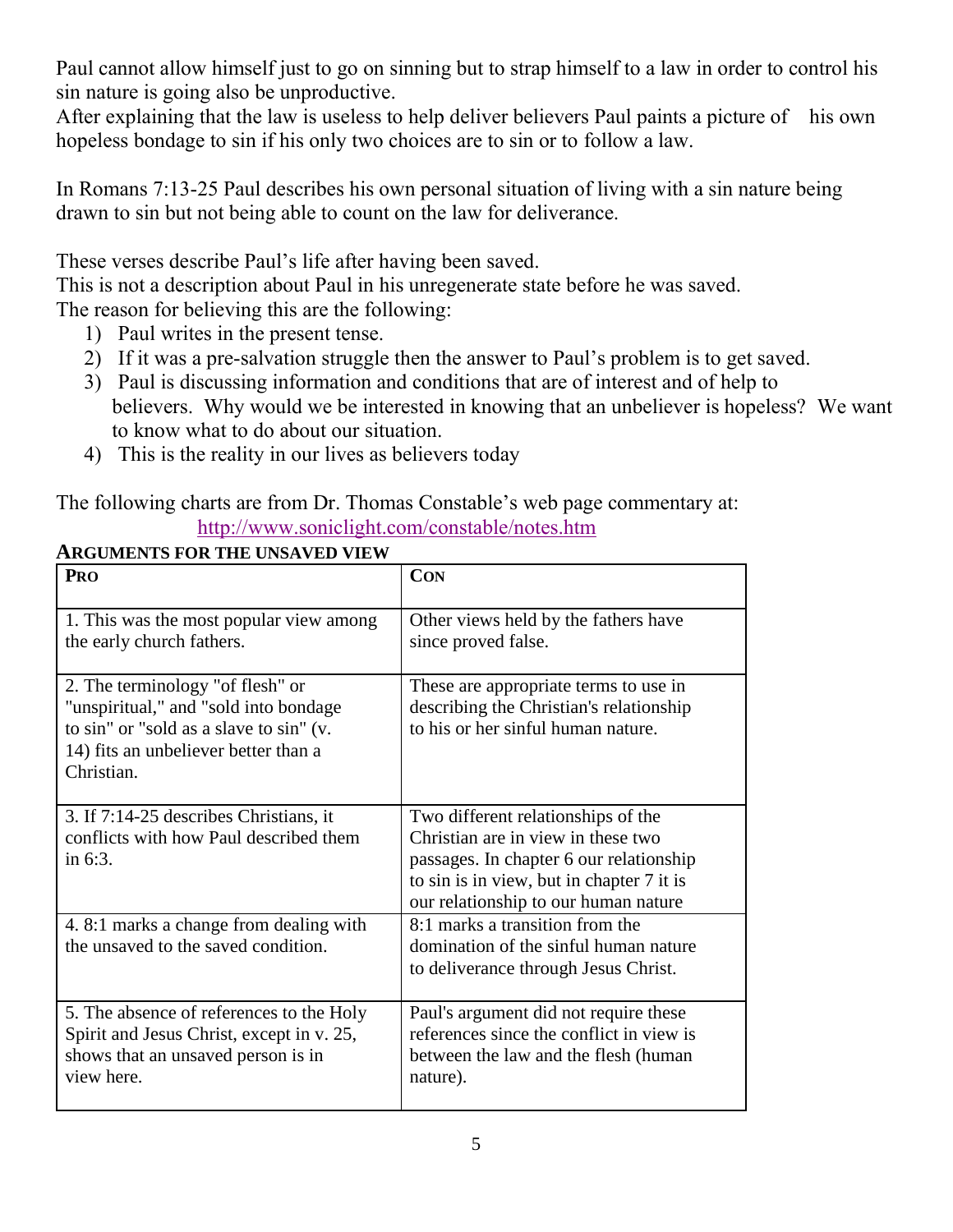#### **ARGUMENTS FOR THE SAVED VIEW**

| PRO                                                                                                                                                    | <b>CON</b>                                                                                                             |
|--------------------------------------------------------------------------------------------------------------------------------------------------------|------------------------------------------------------------------------------------------------------------------------|
| 1. Augustine and the Reformers held this<br>view.                                                                                                      | Older support by the church fathers<br>favors the other view.                                                          |
| 2. The change from past tense in 7:7-13<br>to present tense in 7:14-25 indicates<br>that verses 14-25 describe Paul's<br>postconversion<br>experience. | Paul used the present tense in verses<br>14-25 for vividness of expression.                                            |
| 3. If Paul described his pre-Christian life<br>here, he contradicted what he said of it<br>in Philippians 3:6.                                         | In Philippians 3 Paul described his<br>standing before other people, but here<br>he described his relationship to God. |
| 4. The argument of the epistle proceeds<br>from justification (chs. $3-5$ ) to<br>sanctification (chs. $6-8$ ).                                        | In chapter 6 Paul also referred to<br>preconversion experience (vv. 6, 8).                                             |
| 5. The conflict is true to Christian<br>experience.                                                                                                    | It is only apparently characteristic of<br>Christian experience since the<br>Christian is dead to sin.                 |
| 6. The last part of verse 25 implies that<br>this conflict continues after one<br>acknowledges that deliverance comes<br>through Jesus Christ.         | The end of verse 25 is only a final<br>summary statement.                                                              |

#### **7:13**

In 7-13 Paul shows that the problem is not with the law but with sin

In 14-25 Paul describes himself as desiring to follow God, and the problem is not with "I" but sin living in him.

### **7:14**

"Spiritual" meaning it comes from God "Unspiritual" is the word "fleshly" "Sold as a slave to sin"

### **7:15**

Sin has a numbing and dumbing effect on Paul so that he says, "I do not understand what I do." In the sinful state even Paul is confused and without understanding of these spiritual truths. Paul's problem:

- 1) He does what is against his will.
- 2) He cannot fulfill his own will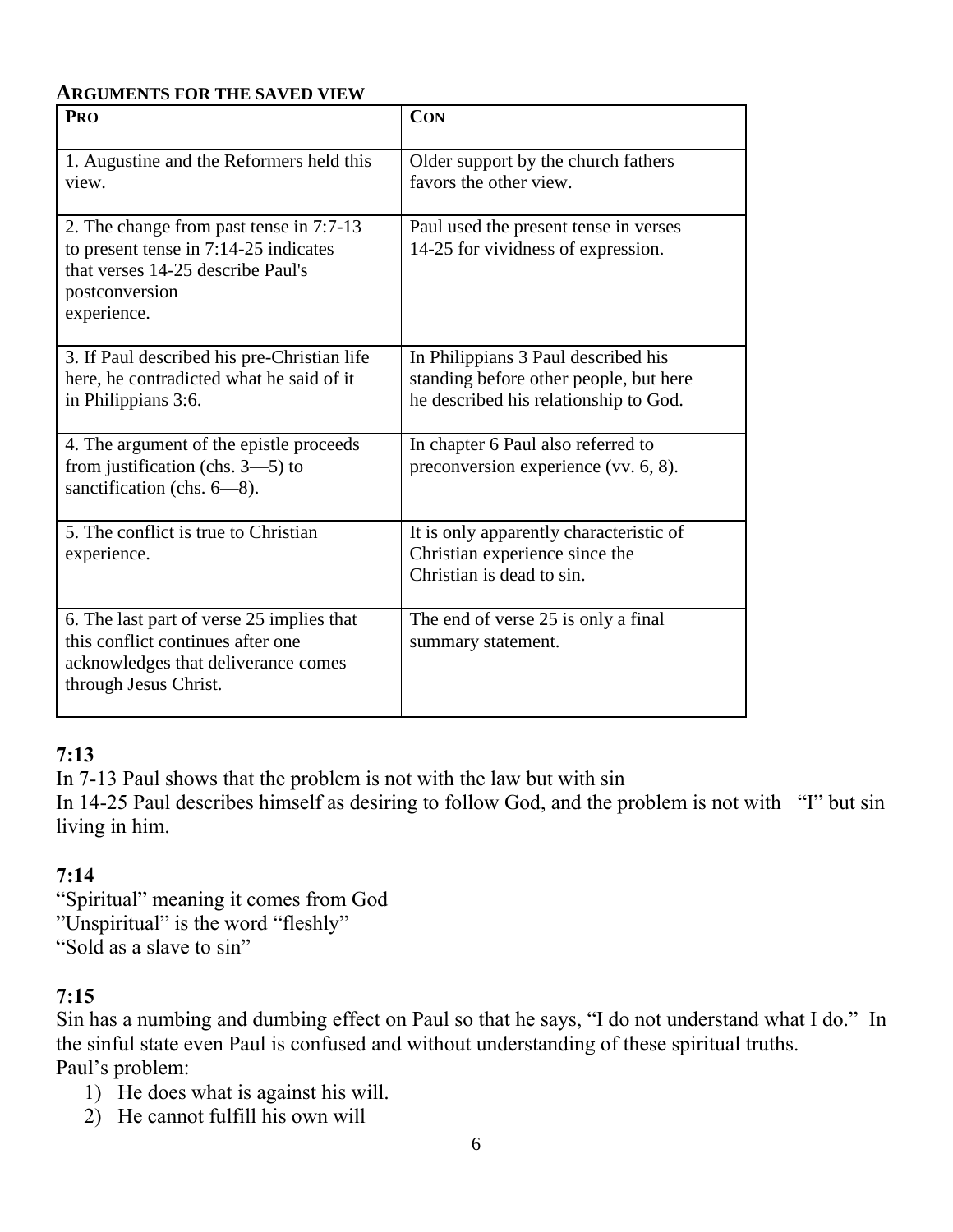### **7:16**

The problem is not with Paul's attitude because his attitude is in agreement with the Law. Paul is not ignoring the standards of God nor is he in direct rebellion to God.

So far:

- 1) Paul's desire is good.
- 2) Paul's attitude is good.

### **7:17**

Paul is not trying to escape responsibility but he is unwilling to accept unwarranted blame. Paul desires to figure out the problem so he can deal with it and correct it.

In other words, Paul is saying to the preacher:

- 1) It's not my desire to sin so stop telling me to control my desire
- 2) It's not my bad attitude or disrespect for the things of God so stop telling me to get a better attitude.
- 3) Preacher, what is my problem? Do you know?

### **7:18**

"Nothing good lives in me" refers to his spiritual ability to be holy, righteous and good like the law (Paul said he was unspiritual, or fleshly)

Paul pins it down to this so far:

- 1) He has a desire to be righteous and good
- 2) He does not have the ability

We have experience this in areas such as:

- 1) athletics, a desire to make the basket but not able; a desire to run fast, but unable;
- 2) music, a desire to sing, but unable; a desire to play lead guitar, but unable.

### **7:19**

What I End up Doing

- 1) Not the good I desired
- 2) The evil I do not desire

How can this be that Paul (we) are so out of control that we cannot even do what we want to do? This is a huge problem!

The Law can't help since Paul is trying to fulfill the righteous law. He can't get saved. He already is.

**7:20**

Paul's conclusion:

Something else lives in me besides my own desires.

Sin itself lives in me Paul decides